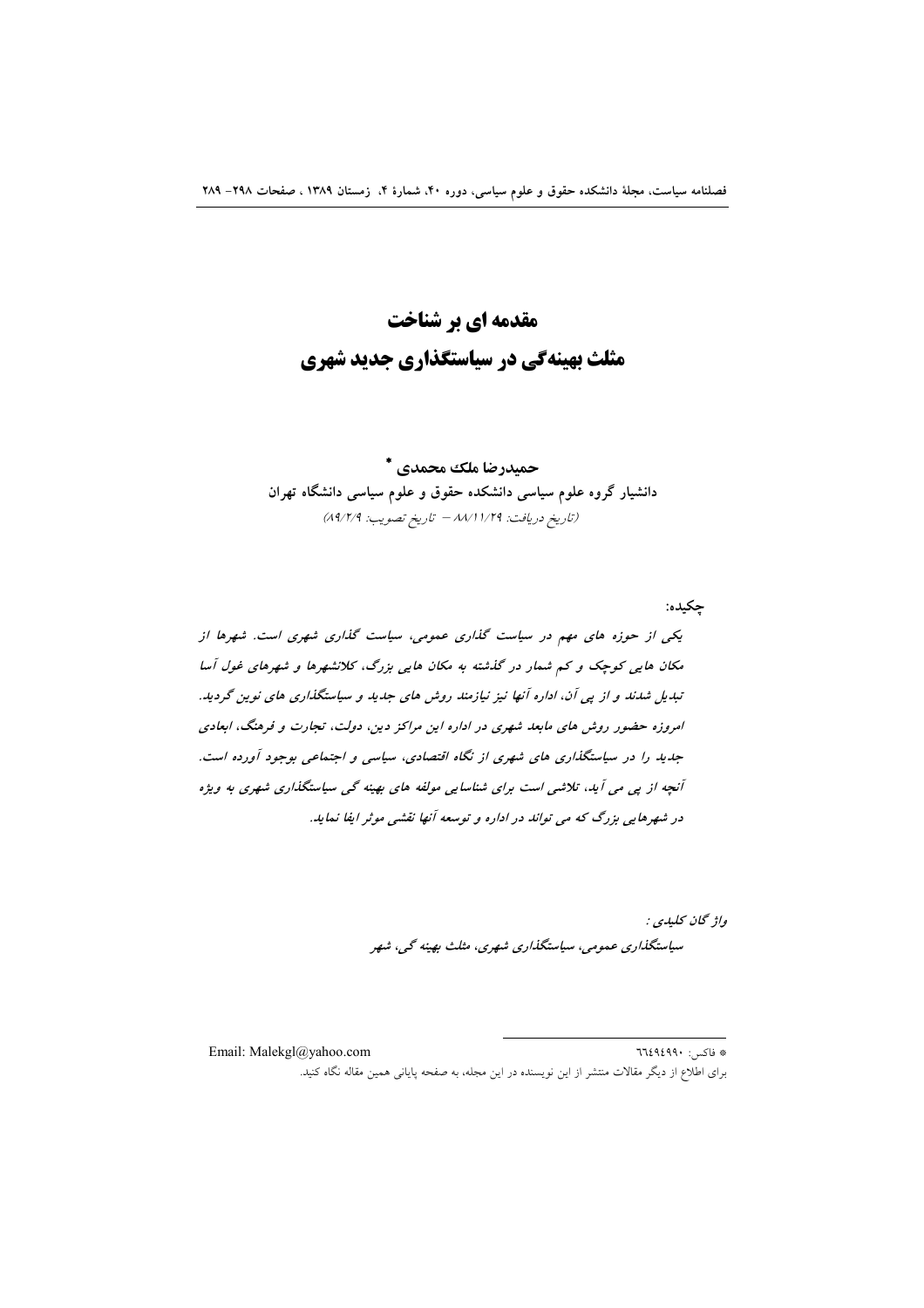سیاست گذاری عمومی در طی عمر چنـد دهــه ای خــویش بــه مجموعــه ای از صــفات و ویژگی متصف گردیده که برخی ازآنها بواسطه ساختار ماهوی ایــن رشــته و برخــی دیگــر بــه سبب نوع و دامنه فعالیت های آن می باشد. از این رهگذر، میـان رشــته ای و چنــد رشــته ای بودن، دو ویژگی اساسی و ماهوی سیاستگذاری محسوب مـی شـود و مـساله –محـوری از ویژگی های عملکردی اَن به حساب مـی اَیــد. پدیــده مــساله گرایــی یــا موضــوع –محـوری سیاست گذاری، موجب شد تـا ایــن رشـته در کنــار مباحـث کلــی و نظـری وارد حــوزههــای تخصصی و متنوع شود تا جایی که بسان رشتههایی همچون پزشکی، شـاخه هـای تخصـصی اصلي و فرعي گوناگون را به خود اختصاص دهد. در ميـان ايـن سـياهه طـولاني تخصـصي، شهرها و سیاستگذاری شهری به دلیل گسترش بیش از پیش این شیوه از زنـدگی، جایگـاهی خاص را به خود اختصاص داده است.

شهرها از مکانهایی کوچک و کم تعداد در گذشته، به زیستگاه هایی بزرگ و سپس کلان شهرها و شهرهای غول اسا تبدیل شده اند. برخی از انها مانند تهران، به مراتـب بزرگتـر و پـر جمعیتتر از کشورهای ذره ای (Micro states)این جهانند. به همین سبب، اداره شهرها از ابتدا به عنوان مسالهای اساسی تلقی میگردید اما روشهای مدیریتی بدون سیاست گذاری، اب زاری نبود که از کارآمدی لازم برخوردار باشد. لذا طی ۲۰ سال گذشته، همگــام بــا ظهــور تغییــرات اساسی و بنیادین در حوزه شهرهای بزرگ در زمینههای مختلف اقتـصادی و اجتمـاعی، شـاهد ظهور دورهای جدید از زندگی هستیم؛ دورهای که دانشگاهیان و سیاستگذاران در آن، ایفـاگر نقشی حساس هستند. اما این دوره، چه دورهای است؟ سیاستگذاریهای یاد شده از کدامین ماهیت برخوردارند؟ چگونه شهرها با اجرای سیاستگذاریهای نوین شبهری تغییر خواهنید کرد؟ و دست آخر، چه باید کرد تا اجرای چنین سیاستهایی، بخت یار و خوش انجام باشـد؟ اینها و پرسش هایی دیگر از این دست، سوالاتی هستند که دوران جدیـد سیاسـتگذاریهـای شهری را به چالش فرا می خوانند.

پاسخ به پرسش های یاد شده برای آنکه از پایه ای متین و متقن برخـوردار شـود، نیازمنــد فرضیه ای است که با نیم نگاهی به زنجیره علتها و معلولها، پرده از اندیشه تجربی خبرگان علوم اجتماعی و خاصه سیاستگذاری عمومی، برداشته و راه را بـرای پاسـخ جـویی، همـوار نمايد.

امروزه با توجه به جمیع جهـات مـورد نظـر در خـصوص شـهرهای جدیـد، تـاریخ أنهـا، تغییرات اساسی و دگر گونی های شتابانشان و هم ایــن کـه ایــن مراکــز اصــلی دیــن، دولــت، و تجارب و فرهنگ به زیور فناوریهای جدید آراسته شده اند، شاید گاه آن فرا آمده باشد تــا بــا تمسک به روش های نوین ما بعد شهری (post – urban)، فرضیه ای را مطرح سازیم تـا بـر آن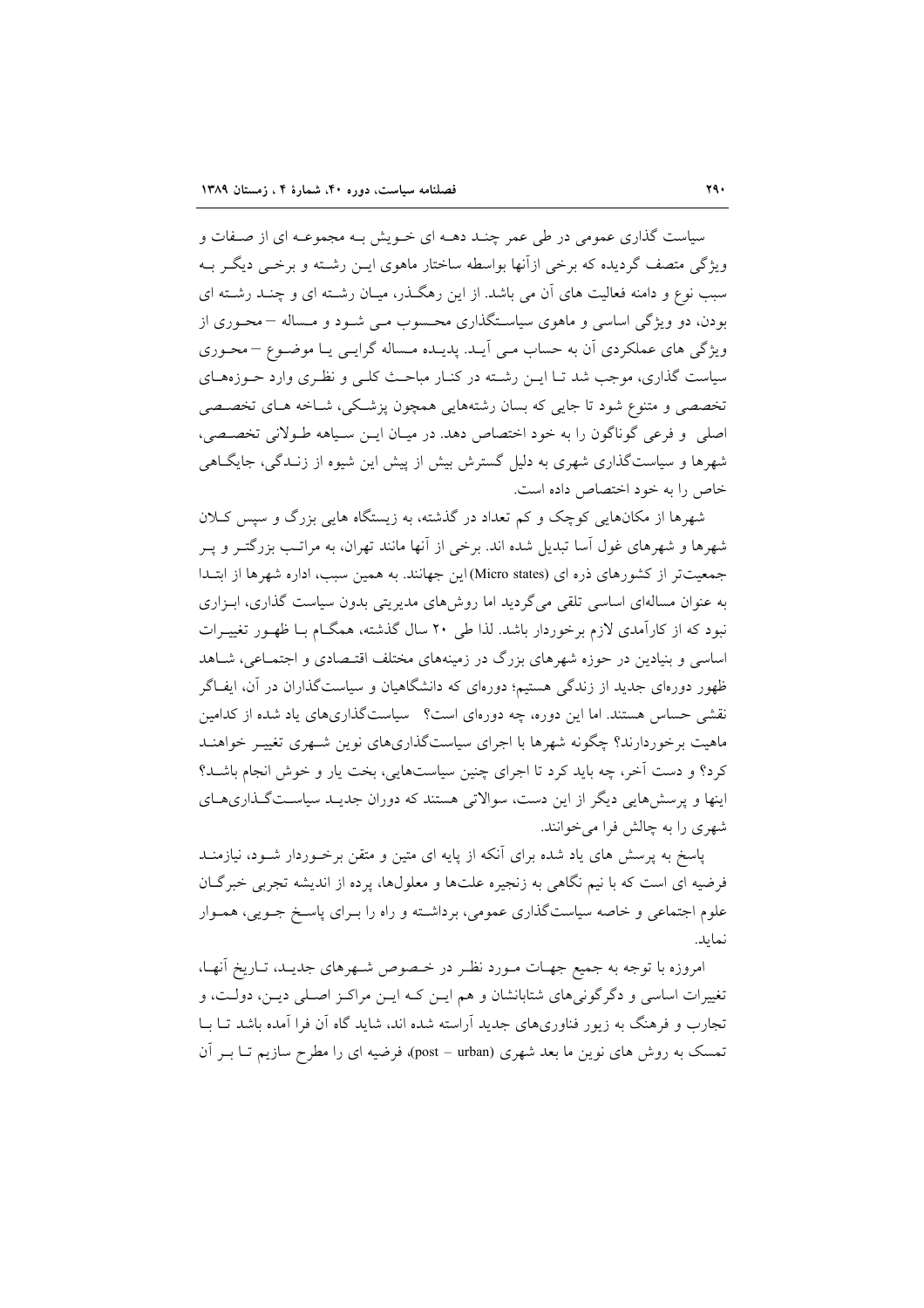اساس، زندگی اقتصادی، اجتمــاعی، سیاســی و فرهنگــی در چنــین محــدودهایی را ســاختاری دیگر گون ببخشیم. حساسیت این مساله، زمانی آشکارتر می گردد که آنچه را در پی آن هستیم، در بافت پرتلاطم جهانی شدن مورد توجه قرار دهیم.

رهسپاري از يې اين خواسته و اين ادعا، و از يې آن، نـيم نگــاهي بـه آنچــه نويــسندگان و اندیشمندان این حوزه بر زبان و قلم خویش جاری ساخته اند، عاملی سـه پایـه را دارای نقـش پررنگ تر در سیاست گذاری نوین شهری می نماید و این همان است که اصطلاح مثلـث بهینــه گی را در این نوشتار به خود می گیرد و تعامل میان رئوس آن در چهره فـرض اساسـی مطـرح می شود. مثلث بهینه گی در سیاستگذاریهای جدید شهری از ماهیتی سه جنبهای برخوردار است. جنبهای اقتصادی که رأس رقابت (competition) را به خود اختصاص میدهـد، جنبـهای اجتماعی که رأس همبستگی (Cohesion) را تشکیل میدهد و جنبهای سیاسی که نــام مــدیریت ياسخگو (Responsible government) را بر راس سوم مي نهد.

تلاش این نوشته آن است که بتواند با توجه بـه جنبـه هـای مختلـف مثلـث بهینـهگـی در سیاستگذاری شهری، راه را برای یافتن الزامات چنین گونههایی از سیاستگذاری بـا تاکیــد بــر عوامل سهگانه و متعامل یاد شده، هموار نماید.

بهینهگی سیاستگذاری در حـوزه شـهری در دو دوه دهــه گذشــته، نــه فقـط رونــد هــای اقتصادی، اجتماعی، سیاسی و فناورانه بلکه دلمشغولی های زیستمحیطی را نیز مد نظر قـرار داده است و مجموعه این دغدغه ها در عصر جهانی، تا جایی پیش مـیرود کـه اینـک بایــد از شهرهای جهانی (Global cities) سخن گفت. با این همه، نکتهای را کـه در تمـامی ایـن مـوارد نبایــد از خــاطر دور داشــت ایــن کــه سیاســت گــذاری شــهری هــم ماننــد دیگــر حــوزههــای سیاستگذاری، چهرهای میان – رشتهای به خود مـی گیـر د و لـذا شـناختهـایی چندسـویه از فراینـدهای گونـاگون را طلـب مـیکنـد و سـرانجام، آنچـه از کاربـست مثلـث بهینـهگـی در سیاستگذاری شهری انتظار میرود، ارایــه نگــاهی منــسجم همــراه بــا مــدیریتی یکپارچــه بــه شیو ههای عملکردی در شهرهاست.



شکل ۱- نمایی از سه راس اقتصادی، اجتماعی و سیاسی مثلث بهینه گی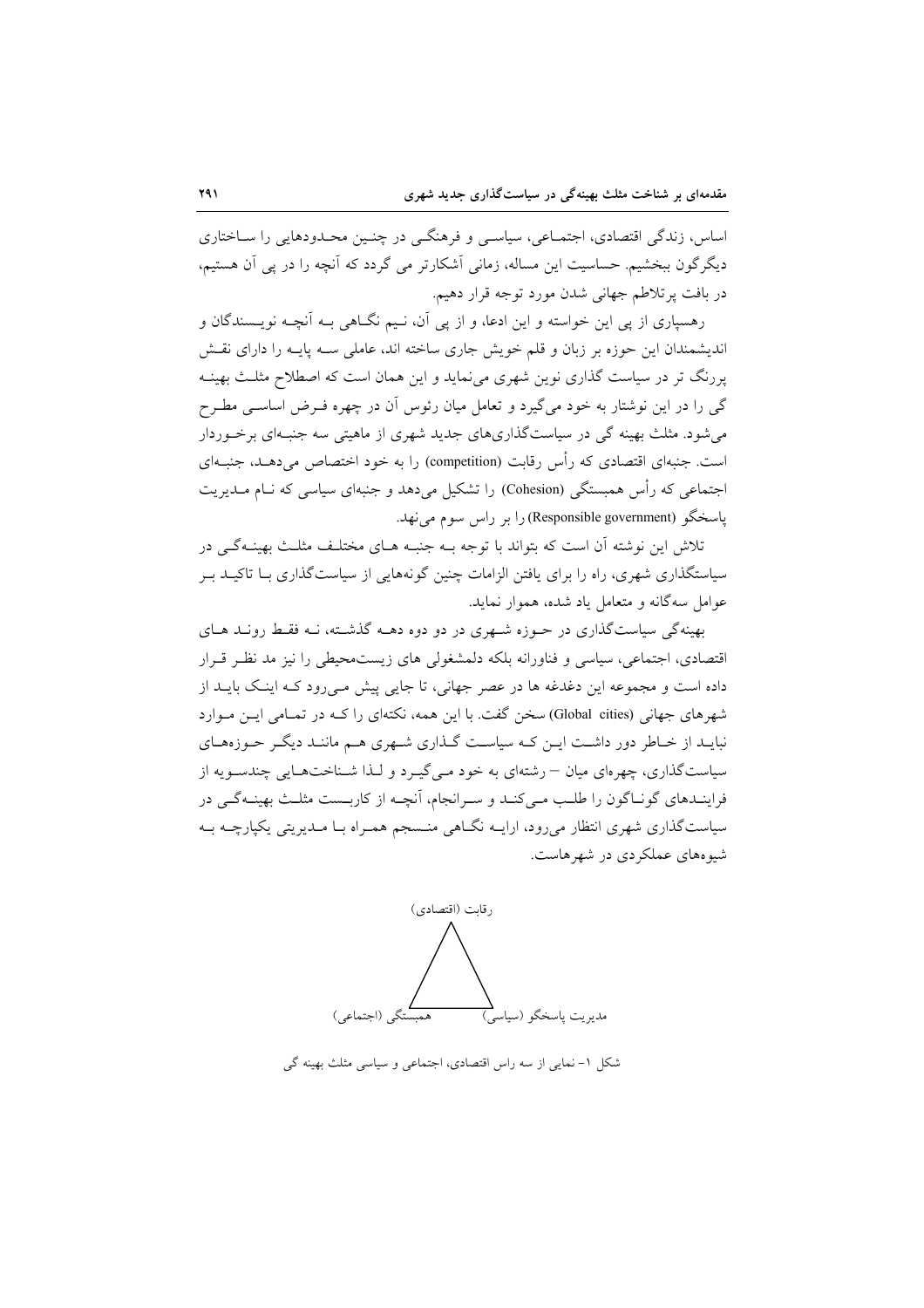#### ىكم: رقابت

آنچه با عنوان رقابت به تارک مثلث بهینه گی سیاست گذاری شهری قرار مبی گیـرد، یـک قالب معنایی اقتصادی را بیان می کند که منظور اصـلی از آن، عرضــه منـابع اساســی ثــروت و دارایی در یک بازار اقتصادی آزاد است. در عرصه اقتصاد، تجسم مفهوم رقابت میان بنگIه هــا یعنی توانایی آنها در فروش محصولاتـشان در بازارهـایی کـه فروشـندگان و عرضـه کننـدگان دیگری هم حضور دارند، کاری چندان مشکل نیست زیرا تقرب و نزدیکی دو مفهوم رقابت و بنگاه، از جمله نخستین مسایلی است کـه دانـشجویان در دانـشگاه و اهــل تجـارت در بــازار می آموزند. اما گسترش تطبیق پذیری این مفهوم بر واحدهایی به نام شهر که خود، مکـانهـایی برای حضور و فعالیت بنگاه ها هستند، شاید از انس ذهنی زیـادی برخـوردار نباشـد. بـا ایـن همه، بر منوال ایجاز و پرهیز از تطویل، شهر رقابتی را شهری با دو ویژگی می خوانیم: درآمـد سرانه بالنسبه بالا و درصد بالایی از اشتغال.

اینک که پدیده رقابت، مفهوم اصلی خود را در فعالیت بنگاههای می یابد، این پرسش باقی می ماند که آیا رقابت در قوارهٔ شهری می تواند مزیت آور باشد؟ در پاسخ بـه ایـن سـوال بایــد گفت که در جوامع جدید امروزی، تمرکز جغرافیایی فعالیتهای اقتـصادی از اهمیـت زیـادی برخوردار است. تمایل بنگاهها به فعالیت در مکانهایی مشخص و دارای حد و مرز مـثلاً درون یک شهر، می تواند نشانه ای از وجود همان مزیتی که در پی آن هستیم.

در بيان اين مساله، نويسندگاني مانند پر (perr; 2002: 717)، اين مساله را از دو منظر مورد توجه قرار می دهند. ابتدا، تنوع و بزرگی فعالیت بنگاه ها و سپس کیفیت روابط موجـود میـان آنها را به کمند آزمون میکشند. حاصل این تاکید، این است که ویژگیهای جغرافیایی و انــدازه محل استقرار فعالیت های اقتصادی، به افزایش فرصت های در دسترس بنگاهها مـی انجامـد و به کاهش مخاطرات پیش روی آنها منجر می شود. به عنوان مثال، یک بنگاه اقتصادی در شهری بزرگ همچون تهران، اصفهان یا تبریز به دلیل استقرار در فضایی بزرگ، به منابع انسانی افزونتر دسترسی دارد و نیروی انسانی نیز به نوبه خود با حق انتخابهای بیشتر مواجه هستند. وسـعت محل های استقرار بنگاه ها نیز به روابط بهتر میـان – بنگــاهی منجــر مــی شــود. بــدین ترتیــب، شهرهای دارای اجزاء رقابتی به شهرهایی رقابتی تبـدیل مـیگردنـد. بنگـاههـا و شـرکتهـا و واحدهای اقتصادی مستقل، معمولاً با نوعی آزادی عمل در محیط خود به فعالیت میپردازند و زمانی که این محیط عمل در قالب یک شهر ظاهر می شود، فرصتهای پیش روی بنگاههـا در دستیابی به منابع، افزایش و شرایط نااطمینانی برای آنها کاهش می یابد. این مساله در پژوهـشی از سوی باک و همکـاران (Buck; 2002: 136) در شـهرهایی ماننـد لنـدن، پـاریس و آمـستردام، صحت این مدعا را اثبات می کند. رقابت در قواره شهری به بنگاهها امکان استفاده از مزیتهای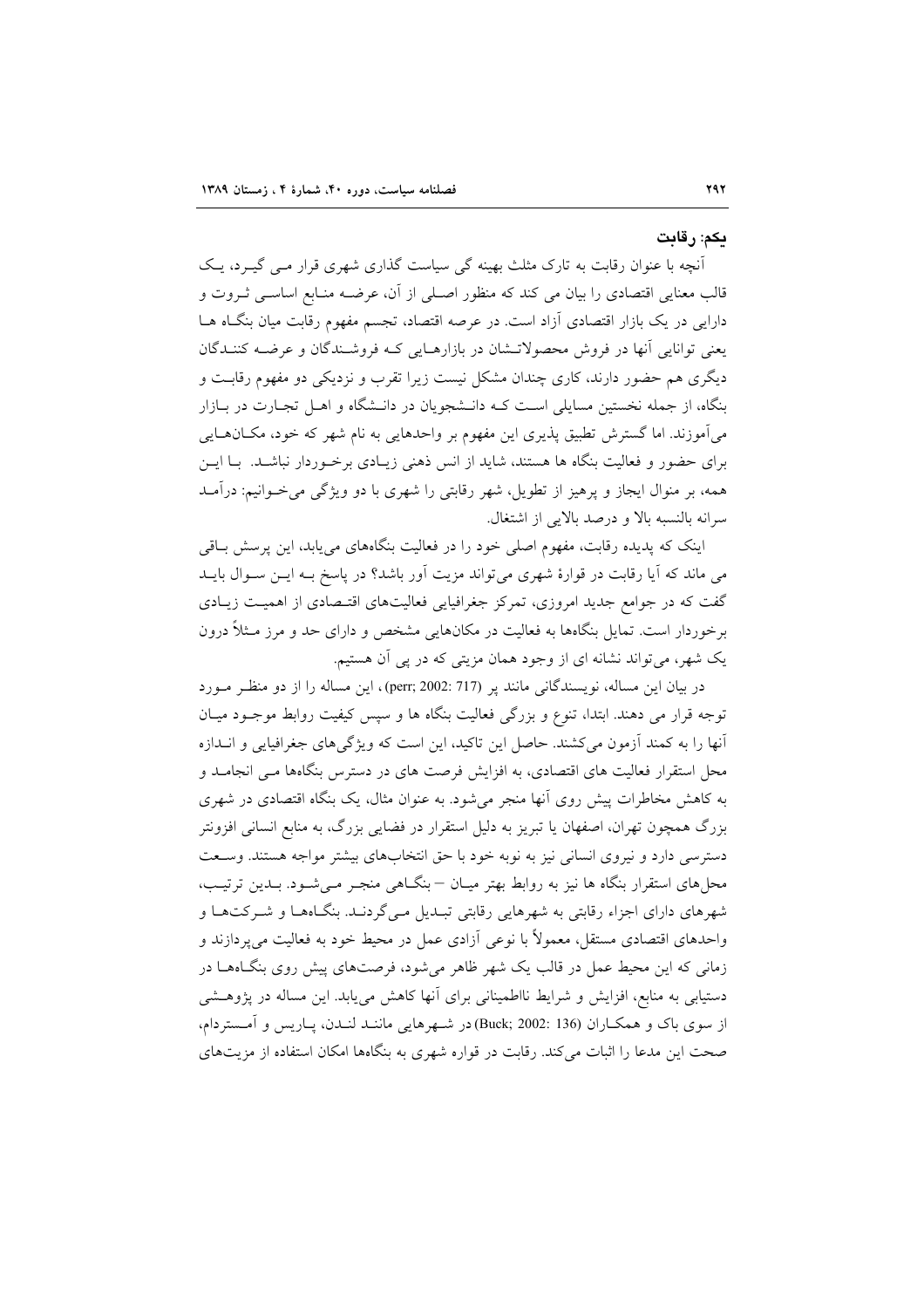اقتصادی، اجتماعی، فرهنگی و سیاسی را می دهد. اگر روزی آدام اسمیت از ثروت ملل سخن گفت، مثلث بھینه گی از نقش شھرها در افزایش ثروت ملل سخن می گوید. جاکوبز در کتـابی با همین عنوان (Jacobs; 1984)، این گونه نتیجه گیری می کند که شهرهای قدرتمندتر با پویایی بیشتر، نقش هایی اساسی تر را در توسعه اقتصادی کشورها ایفا کردهاند. فراموش نباید کرد ک ماهیتی این رقابت در عـصر جدیـد، مـاهیتی همکـاریجویانـه اسـت و لـذا ایـن رقابـتهـای همکـاریجویانـه (cooperative competitions)اسـت کـه بـه بنگـاههـا کمـک مـی کنـد تـا بـر محدودیتهای ناشی از روابط صرفاً بـازاری فــائق بیاینــد و مــسیرهای دارای نااطمینــانی را بــا هراسی کمتر بییمایند.

#### دوم: همبستگی اجتماعی

پدیده انسجام و همبستگی اجتماعی از موضوعاتی است که شاخه های مختلف علـوم از علوم اجتماعی تا علوم سیاسی آن را مورد توجه جدی قرار داده اند. آن هنگام که نویــسندگانی مسلمان همچون ابن خلدون از عصبیت سخن میگفتنـد و یـا زمـانی کـه دورکـیم فرانـسوی، انواعی مکانیکی و ارگانیکی را برای همبستگی بیان میکند، با اهمیت این مفهوم و فراگیری آن در مکان و زمان و اشتراک آن در اندیشه بزرگان ملل آشنا می شــویم. امــا آنچــه سیاســتگذاری عمومی به عنوان همبستگی اجتماعی در مثلث بهینهگی سیاست های شهری از آن یاد مـی کنــد در واقع یافتن یاسخ برای این پرسش است که کدام شهر از نقطه نظر اجتماعی، شـهری خـوب محسوب می شود؟ و هم این که کدامین فرایندها و تغییرات اجتماعی در شهرها، قادر است مـا را به این وضعیت برساند؟

یرداختن به معنای همبستگی اجتماعی، اگرچه هرگز از نگاه ادبیات علوم اجتماعی مغفـول نمانده است اما دریافتن معنایی دقیق و اجماعی برای آن نیز، توفیقی چندان حاصل نشده است و لذاست که گاه، مفاهیمی همچون منازعات اجتماعی، تکیه گاه معنایی آن قرار می گیرد و گاه ديگر و البته به فراواني، عنـصر قوميـت در آن، سـخن اول را مـيگويــد (959 :2002 Amin;) و حاصل این آشفتگی های اجماع گریز، تمایل به این باورست که پس این واژه یعنی همبــستگی اجتماعی، با مجموعه ای از مفاهیم، سروکار داریم که هر کدام، کـار شـناخت سـازه اصـلی را آسانتر میکنند و از ابهام تعریفی آن می کاهند.

از سويي ديگر، در مقابل وجود ابهـام يـاد شـده، نويـسندگاني ماننـد فارسـت و همكـاران (forrest; 2001: 12) می کوشند تا بـه شـكلی سـامانمند، مجموعـه يـاد شـده از مفـاهيم معـرف همبستگی اجتمـاعی در حـوزه شــهری را گـردآوری نماینـد تـا بـدین ترتیـــــ، کـار تعیـین شاخصهای این عرصه، تسهیل شود. از این رهگذر، آنها مواردی همچون: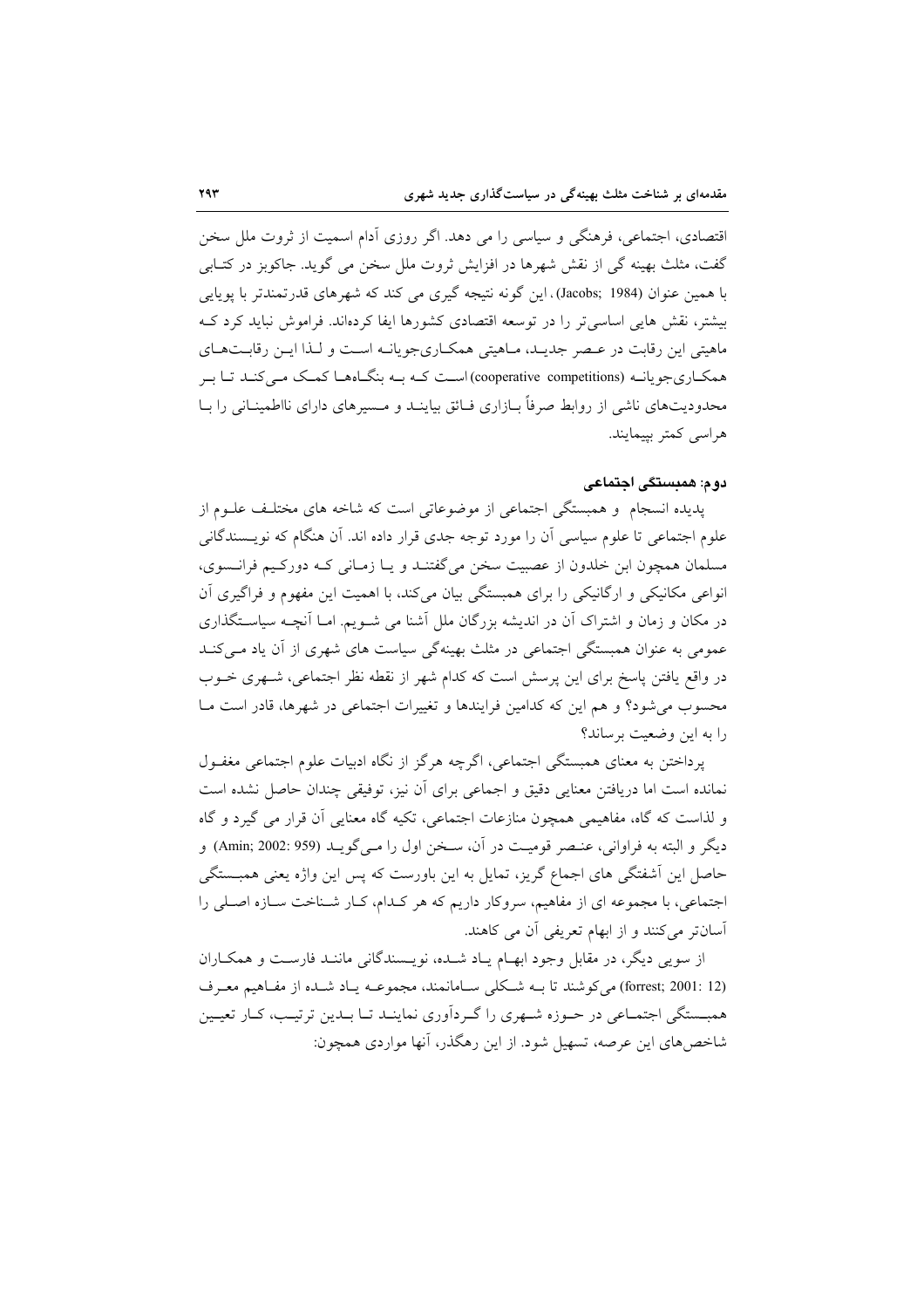- ارزش های مشترک و وجود یک فرهنگ شهری؛
	- نظم اجتماعي وكنترل اجتماعي؛
		- کاهش نابرابری ها در ثروت؛
	- وجود شبكه هاي اجتماعي و سرمايه اجتماعي؛
		- وابستگی مکانی و هویت.

را به عنوان مـوارد اصـلي سـازنده مفهـوم همبــستگي اجتمـاعي در قـوارهاي شــهري بيـان می نمایند. اما آنچه را در تحلیل کلان از موارد یاد شده یا مواردی مشابه نباید به فراموشی سیرد این که هر کدام از اجزاء یاد شده در حالی که از منظر پدیـده همبـستگی اجتمـاعی بـه عنـوان متغیری مستقل برای آن محسوب می شوند اما از نگاهی اجتماعی، خود، متغیرهـایی وابـسته و معلولند. مثلاً چه بــسیار محتمــل اســت کــه نــابرابری در شــهرها، زاییــده اقتــضائات ناشــی از ساختارهای صنعتی و مدرن باشد یا ضعف اتصالات اجتماعی بـه نـاهمگنیهـای جمعیتـی در زمینه هایی مثلاً نژادی یا قوی بازگردد.

نکته دیگر در خصوص عناصر یاد شده از سوی فارست یا نویسندگان دیگر کـه مـواردی مشابه را بیان می کنند آن که هر کدام از این موارد می تواند بر بقای موارد دیگر تاثیر گذار باشد. مثلاً وجود شبکههای قدرتمند اجتماعی قادر است گروه های اجتماعی را بـه یکـدیگر متـصل نگه دارد. این شبکهها می توانند به وسیله نهادهایی خاص با پایه های اجتماعی مختلف بوجـود آیند. مثلاً مساجد و تکایا از نهادهایی هستند که از داشتن چنـین تـوانی در جـوامعی همچـون کشور ما بھرہ مند مے پاشند.

بدین ترتیب، زمانی کـه از پدیــده همبــستگی اجتمــاعی بــه عنــوان دومــین راس از مثلــث بهینهگی در سیاست گذاری شهری سخن می گوییم، شهر خوب از منظر سیاستهای شهری به مکانی اطلاق می شود که سیاست های قالببندی شده و به اجرا در آمده، قوام بخش مواردی باشد که همبستگی اجتماعی شهری را تشکیل می دهند.

سرانجام نکته پایانی این که میان دو راس یاد شده از مثلث بهینه گی یعنی رقابت اقتـصادی و همبستگی اجتماعی، پاره خطی وجود دارد که ضلعی از اضلاع مثلث را می سازد. این مساله بدان معنی است که در نگاهی کلان. تعامل مسایل اجتماعی و اقتـصادی. تـاثیراتی انکارنایــذیر بر زندگی شهری بر جای می گذارد.

## سو م: مدير پٽ پاسخگو

امروزه یکی از مسایل اساسی مورد تاکید در اداره شهرها، توسعه ارتباطات عمودی و افقــی در حـوزههـاي مختلـف محلـي، ملـي و فراملـي اسـت. از ايـن رهگـذر، ارتباطـات عمـودي،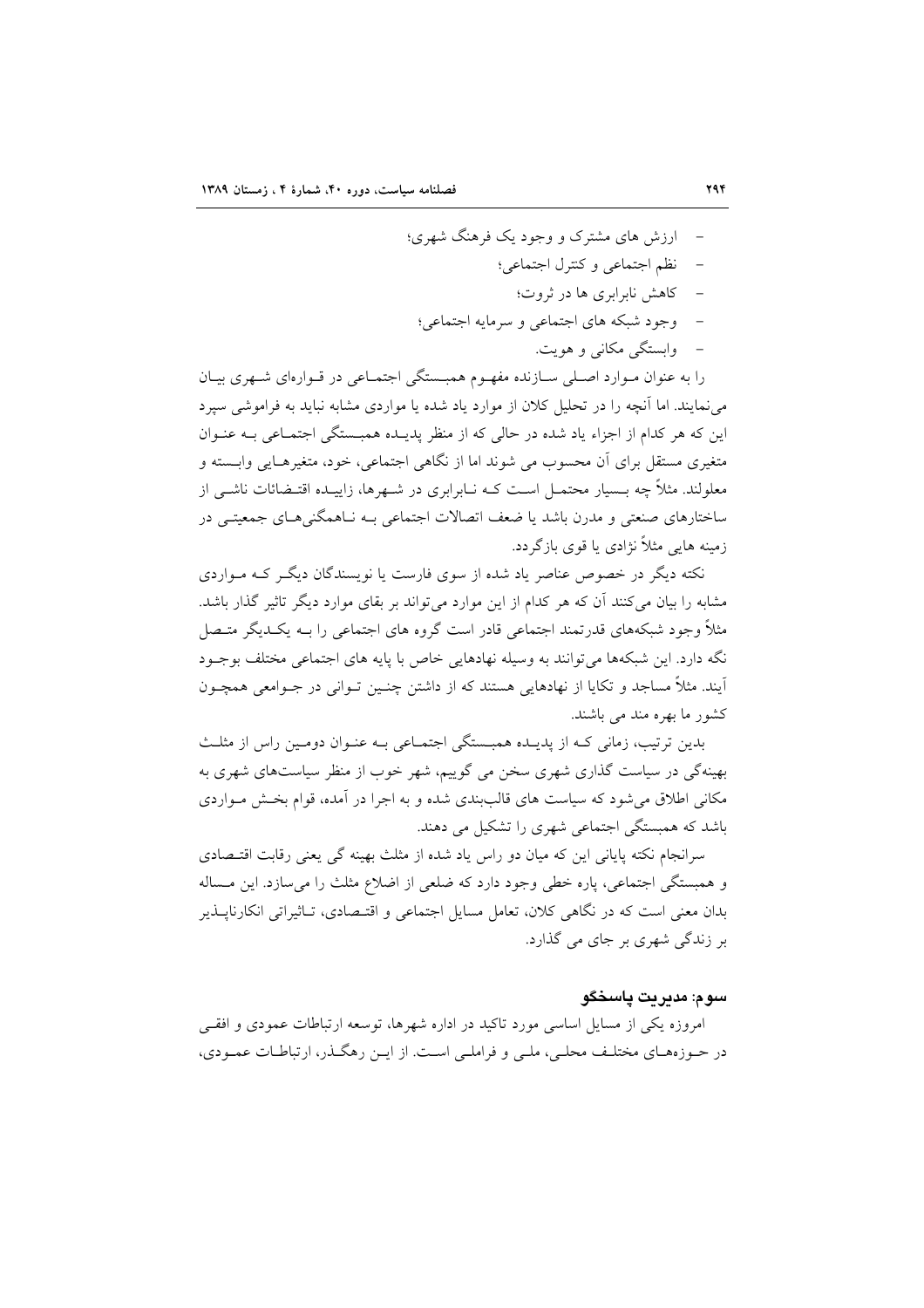حوزه های محلی، منطقهای، ملی و فراملی را در خود جای میدهد و ارتباطات افقی بـه سـطح محلی و بخش های عمومی و خصوصی موجود در آن باز میگردد.



شکل ۲- نمایی از ارتباطات عمودی و افقی در سطوح مختلف

اّنچه را که نویسندگان حوزه سیاستگذاری از اصطلاح مدیریت پاسخگو یـا اداره کاراَمــد شهری مد نظر دارند، تلاش برای یافتن پاسخی بدین پرسش است کـه اصـلاح سـاختارها و روشهای در اداره شهر تا به کجا می تواند برآورنده نیازهای مرتبط با رقابت اقتصادی شهری و همبستگی اجتماعی باشد؟ بدین ترتیب ملاحظه میشود که سـومین راس از رئـوس سـه گانـه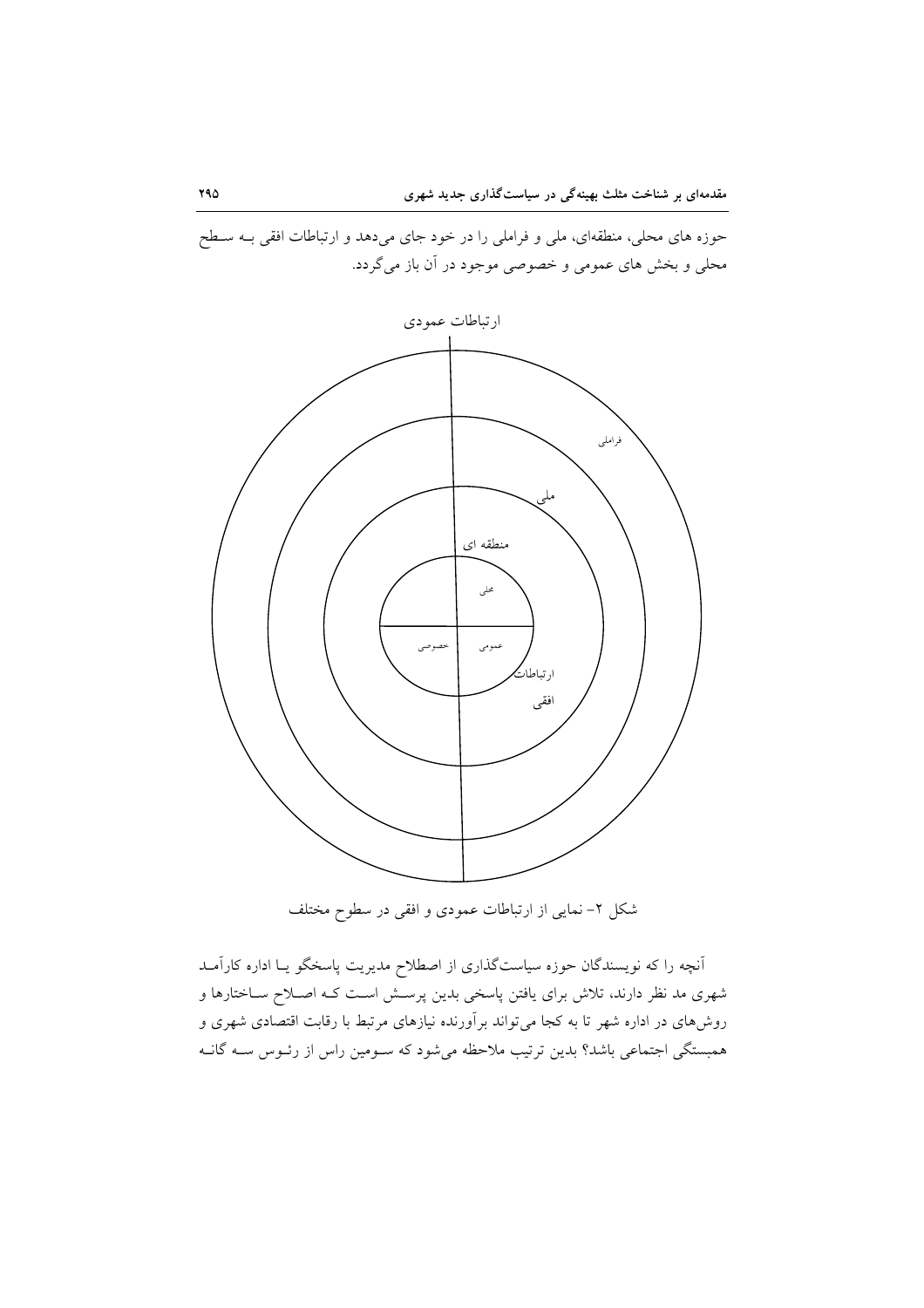مثلث بهینهگی در سیاستگذاری شهری در ارتباطی وثیق با دو راس دیگر مطرح می شود. از این رهگذر، عقیده بر آن است که تغییر اندیشه و تفکر در خصوص اهمیـت شـهرها و شـیوههـای شکا ٍدهی و مشروعیت بخشی به تصمیمات سیاسی و اصلاحات نهادی، دارای تاثیری شگرف در بنیان های اقتصادی و اجتماعی شهری می باشد.

نویسندگان حوزه سیاستگذاری، زمانی که چنین بحثی را پـیش مـیکشند، کـار خـود را اغلب با بحثهای تاریخی اَغاز میکنند که شاید در این مجال، شاهد مثالی مناسب محسوب شود. منوال مورد توجه قلمفرسایان این حوزه، چنین است که از ابتدای ظهور جدی نظریههای اقتصادی در قرن هفدهم میلادی به این سو، جریان اصلی اقتصاد چه در قالب نئوکلاسیکی و چه در قالب سنتهای رفاهی و یا کینری، در جهتگیریهای خود، نگاه و چهـرهای هنجـاری داشته اند. طرفداران این سنتهای سه گانه، اغلب به نتایجی متفاوت در باب نتایج رقابتهای اقتصادي، افزايش رفاه اجتماعي و نقش دولت در بالا بردن أنها دست يافتهاند. اما نكتـه مهــم و مشترک میان آنها این که همگی کار خود را با فرضیههـایی در بـاب واحـدهای تـصمیمسـاز و تصمیمگیر و چگونگی رفتار آنها آغاز کردند. آنها از اهرم هایی سخن گفته اند کـه حاکمــان و مدیران قادرند در سطح ملی از آنها استفاده نمایند.

در این میان شاید یکی از دیدگاه های اقتصاد سیاسی کـه در نقطـه مقابـل ایـن نگـاههـای هنجاري قرار مي گيرد و به نقش هاي دولت در اقتصاد و تغيير اجتماعي به شكلي تحليلـي – توصیفی میپردازد نگاه نئومارکسیستی اکانو باشد. تز اصلی اکانو در کتاب بحران مـالی دولـت (O'connor; 1973) این است که دولت های پیشرفته سرمایه داری در دهـ ۱۹۷۰، بحران های گسترده مالی را تجربه کردند. نتیجه این مساله نیز تهدید شـدن همزیـستی رشـد اقتـصادی بـا آرامش اجتماعی بود. اکانو در ادامه بحثهای خود که البتـه در راسـتای اندیـشه کـارکردگرای نئومارکسیستی بود از وظایف اصلی دولت در ایجاد شـرایط مناسـب بـرای انباشـت سـرمایه و ایجاد هماهنگی اجتماعی میگوید. حاصل کلام این که یک دولت کارآمـد، دولتـی اسـت کـه بتواند از نظر سیاسی، تعادلی پایا میان رقابت اقتصادی و همبستگی اجتماعی بوجود آورد.

آنچه از این بحث استفاده می شود این که چگونه دو راس دیگر مثلث بهینـه گـی بـه ایـن سومین رأس متصل میگردند و در کنار یکدیگر، این مثلث را شکل می بخشند. البته نه بحث اکانو و بحثهای دیگر که در خصوص اینگونه کارکردهای دولت یا مدیریت اجتمـاع مطـرح گردیده، خالی از اشکالات مربوط به مقیدات محدود کننده دولت هـا نیـست و در ایــن میــان، شاید بزرگترین قید تحدیدگر، در نظر آوردن دولت به مثال به یک واحد تنها، به هم پیوسته و دارای همبستگی است و حال آنکه الزامات دنیای واقعی، این یکپارچگی دولت هـا را بــا یــک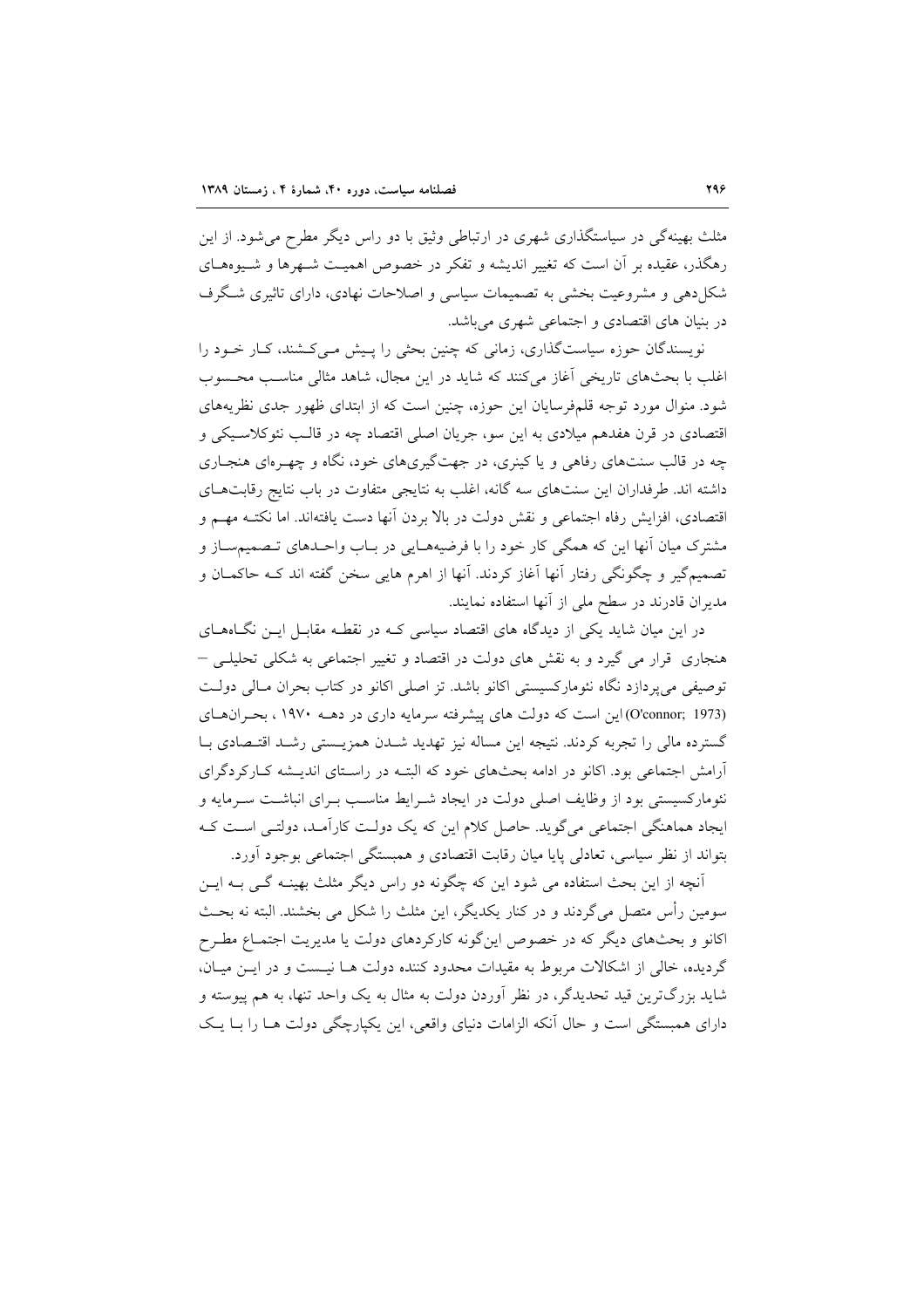علامت سوال بزرگ روبرو می کند تا جایی که نویسندگان حوزه حقوق اساسی را بـه تفکـری جدید در آن وا مے دارد.

ساندرز از دیگر نویسندگانی است که به نقش دولت در سطوح ملی و منطقهای توجه نشان می دهد (saunders; 1986: 291) و بحثهای اقتصاد سیاسی خود را با توجه به نقش دولتهای محلی که کار مدیریت در سطوح پایین تر از سطح ملی را بر عهده دارند، مطرح میکند. ساندرز نیز از نقش اساسی ادارهکننـدگان جوامـع در سـطوح زیــر –ملــی در دو عرصــه رقابــتهــای اقتصادی و همبستگی اجتماعی سخن می گوید و دانسته و ندانسته، مهـر تاییـدی بـر مثلـث بھینه گی در سیاستگذاری می نهد.

### نتىجە

سیاستگذاریهای جدید شهری در دورانی پر تغییر و تلاطم قرار دارند. از سالهای دهـه ۱۹۸۰ به بعد، سیاست گذاران این حوزه با توجه به این که شـهرها، در ایــن بافـت پــرتلاطم و تغییر، نقشی مهمتر را بر دوش می کشند، در پی آن برآمدند تـا مجموعـهای از اندیـشه هـا بـا جذابيت بيشتر را ارايه نمايند.

از میان نسخههای گوناگون ارایه شده، رویکرد مثلث بهینه گی به دلیـل قرابـت بـا مباحـث اقتصاد سیاسی، ملموس تر و کارآمدتر از دیگر نسخهها به نظر می رسد.

رئوس مثلث بهينه گي شامل رقابت اقتصادي، همبـستگي اجتمـاعي و مـديريت پاسـخگو، دارای وابستگی متقابل هستند؛ بدین معنی که ضعف و قوت هر کدام به سـستی و رخـوت یـا توان و قوت در دیگری منجر می شود. حاصل اعتقاد به شناختی مبتنی بر تعامل عوامل سهگانــه یاد شده در درون یک بافت جغرافیایی به نام شهر، این واقعیت است که سیاستگذاری بـرای حل مسایل شهری یا اداره بهینه شهرها، پدیدهای پیچیده و نیازمند سیاستهایی از جنس تمامی عوامل ياد شده است.

از سوی دیگر، در کنار لزوم تقویت رئوس مثلث بهینه گی، لازم است تا از نیاز بـه تقویـت اضلاع مثلث يعني اتصالات ميان رئوس سخت گفت. ارتباط وثيق ميـان ســه حــوزه اقتــصادي، اجتماع و سیاست، بی شک دومین نتیجه است که برای بهینه گی کارکرد مثلث بهینه گی بایـد مورد توجه قرار داد. رویکرد یاد شده اگر چه یکی از رویکردهای حوزه سیاستگذاری شهری است اما به دلیل در برگرفتن حوزههای مختلف کارکردی، از جمله قویترین رویکردها در این زمينه محسوب مي شود.